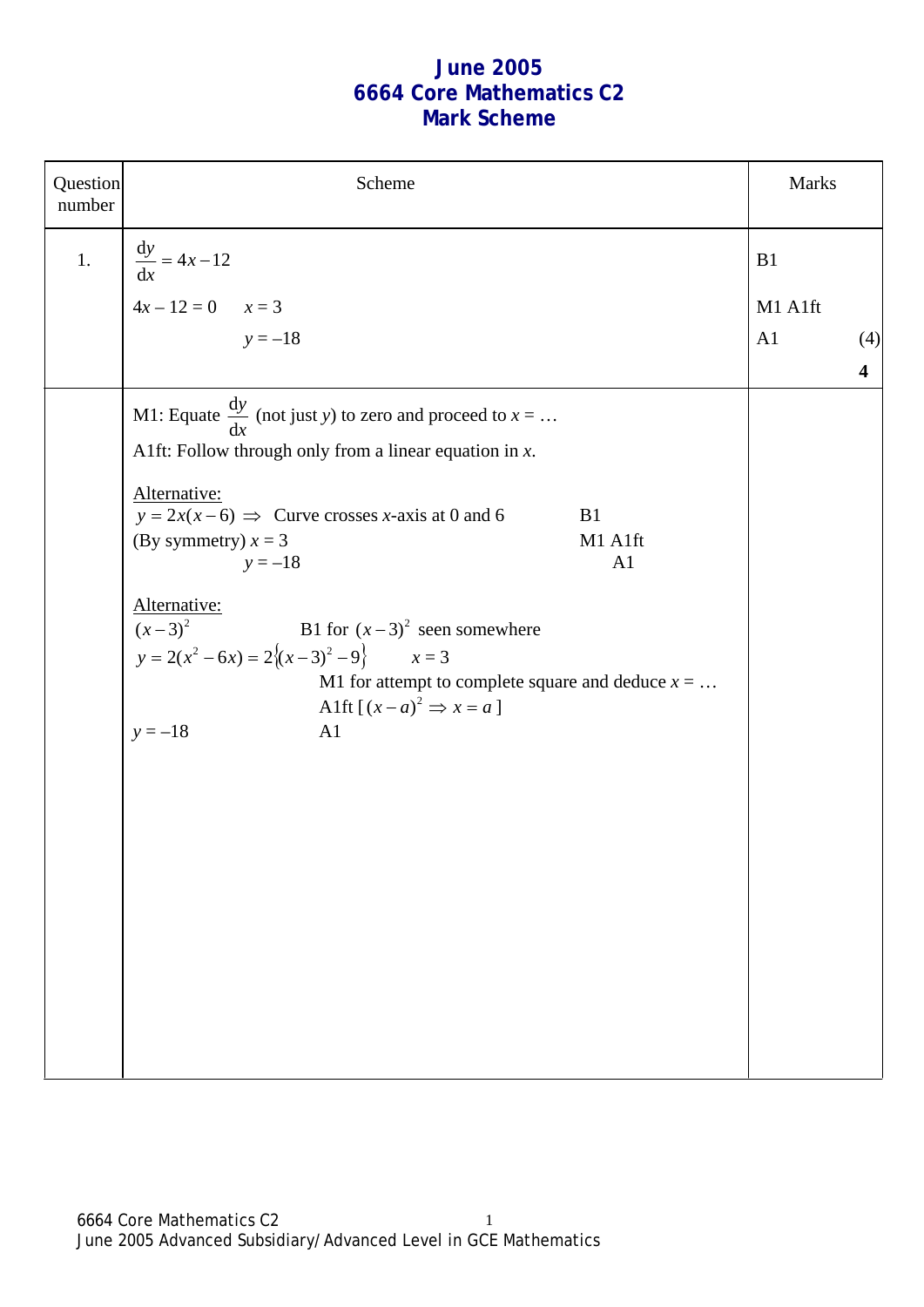| Question<br>number | Scheme                                                                 | <b>Marks</b>     |     |
|--------------------|------------------------------------------------------------------------|------------------|-----|
| 2.                 | (a) $x \log 5 = \log 8$ , $x = \frac{\log 8}{\log 5}$ , $= 1.29$       | M1, A1, A1 $(3)$ |     |
|                    | (b) $\log_2 \frac{x+1}{x}$ (or $\log_2 7x$ )                           | B1               |     |
|                    | $\frac{x+1}{x} = 7$ $x = $ , $\frac{1}{6}$ (Allow 0.167 or better)     | M1, A1           | (3) |
|                    |                                                                        |                  | 6   |
|                    | (a) Answer only 1.29 : Full marks.                                     |                  |     |
|                    | Answer only, which rounds to 1.29 (e.g. 1.292): M1 A1 A0               |                  |     |
|                    | Answer only, which rounds to 1.3 : M1 A0 A0                            |                  |     |
|                    | Trial and improvement: Award marks as for "answer only".               |                  |     |
|                    | (b) M1: Form (by legitimate log work) and solve an equation in $x$ .   |                  |     |
|                    | Answer only: No marks unless verified (then full marks are available). |                  |     |
|                    |                                                                        |                  |     |
|                    |                                                                        |                  |     |
|                    |                                                                        |                  |     |
|                    |                                                                        |                  |     |
|                    |                                                                        |                  |     |
|                    |                                                                        |                  |     |
|                    |                                                                        |                  |     |
|                    |                                                                        |                  |     |
|                    |                                                                        |                  |     |
|                    |                                                                        |                  |     |
|                    |                                                                        |                  |     |
|                    |                                                                        |                  |     |
|                    |                                                                        |                  |     |
|                    |                                                                        |                  |     |
|                    |                                                                        |                  |     |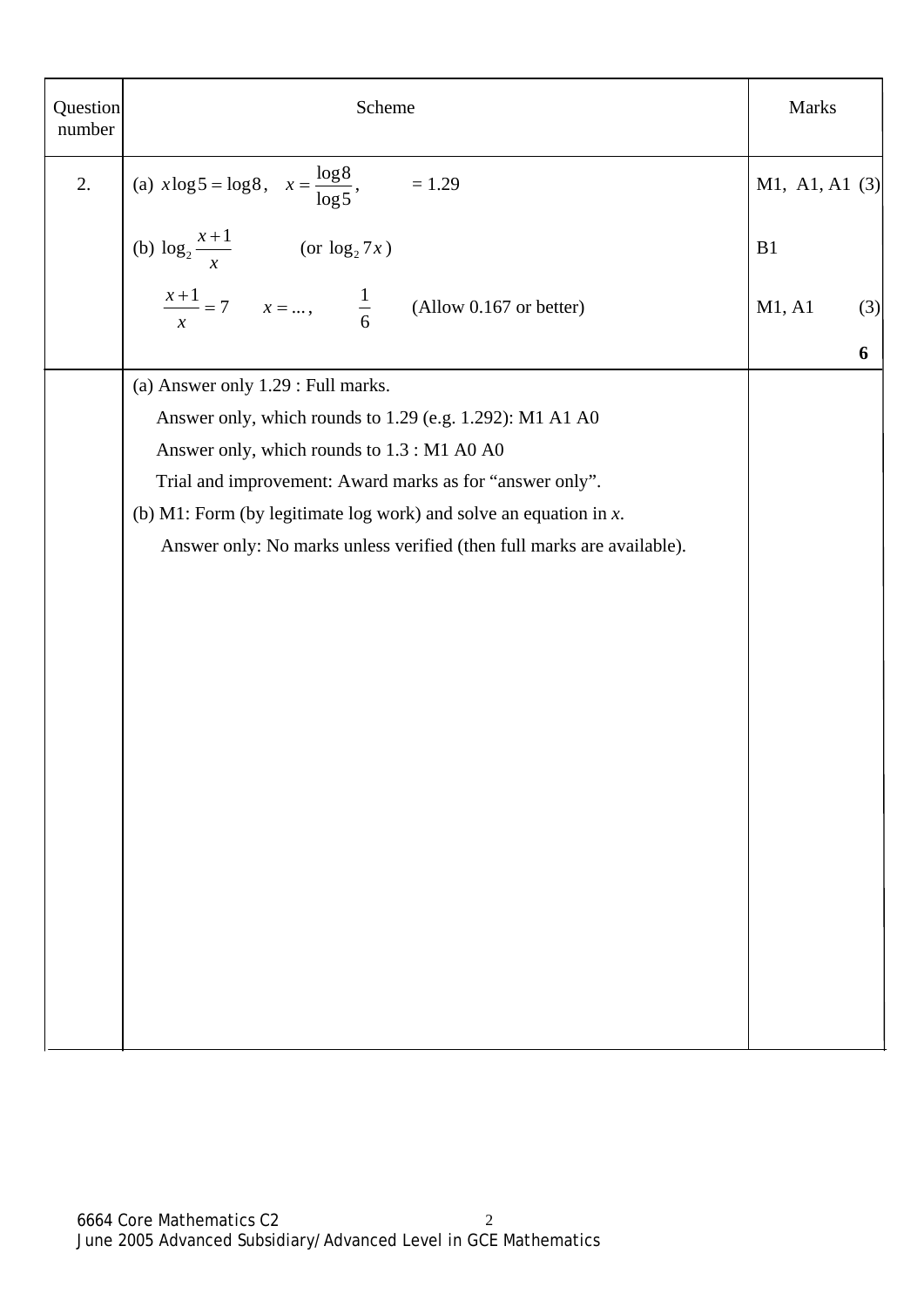| Question<br>number | Scheme                                                                                                                                                                                                                                                                                                                                                            | <b>Marks</b>   |     |
|--------------------|-------------------------------------------------------------------------------------------------------------------------------------------------------------------------------------------------------------------------------------------------------------------------------------------------------------------------------------------------------------------|----------------|-----|
| 3.                 | (a) Attempt to evaluate $f(-4)$ or $f(4)$                                                                                                                                                                                                                                                                                                                         | M1             |     |
|                    | $f(-4) = 2(-4)^3 + (-4)^2 - 25(-4) + 12$ $(= 128 + 16 + 100 + 12) = 0,$                                                                                                                                                                                                                                                                                           |                |     |
|                    | so  is a factor.                                                                                                                                                                                                                                                                                                                                                  | A <sub>1</sub> | (2) |
|                    | (b) $(x+4)(2x^2-7x+3)$                                                                                                                                                                                                                                                                                                                                            | M1 A1          |     |
|                    |                                                                                                                                                                                                                                                                                                                                                                   | <b>M1 A1</b>   | (4) |
|                    |                                                                                                                                                                                                                                                                                                                                                                   |                | 6   |
|                    | (b) First M requires $(2x^2 + ax + b)$ , $a \ne 0$ , $b \ne 0$ .                                                                                                                                                                                                                                                                                                  |                |     |
|                    | Second M for the attempt to factorise the quadratic.                                                                                                                                                                                                                                                                                                              |                |     |
|                    |                                                                                                                                                                                                                                                                                                                                                                   |                |     |
|                    | Alternative:<br>$(x+4)(2x2 + ax + b) = 2x3 + (8 + a)x2 + (4a+b)x + 4b = 0$ , then compare<br>coefficients to find values of $a$ and $b$ .<br>[M1]<br>$a = -7, b = 3$ [A1]                                                                                                                                                                                         |                |     |
|                    | Alternative:<br>Factor theorem: Finding that $f\left(\frac{1}{2}\right) = 0$ , $\therefore$ (2x-1) is a factor [M1, A1]<br>n.b. Finding that $f\left(\frac{1}{2}\right) = 0$ , $\therefore$ $(x - \frac{1}{2})$ is a factor scores M1, A0, unless the<br>factor 2 subsequently appears.<br>Finding that $f(3) = 0$ , $\therefore$ $(x-3)$ is a factor<br>[M1, A1] |                |     |
|                    |                                                                                                                                                                                                                                                                                                                                                                   |                |     |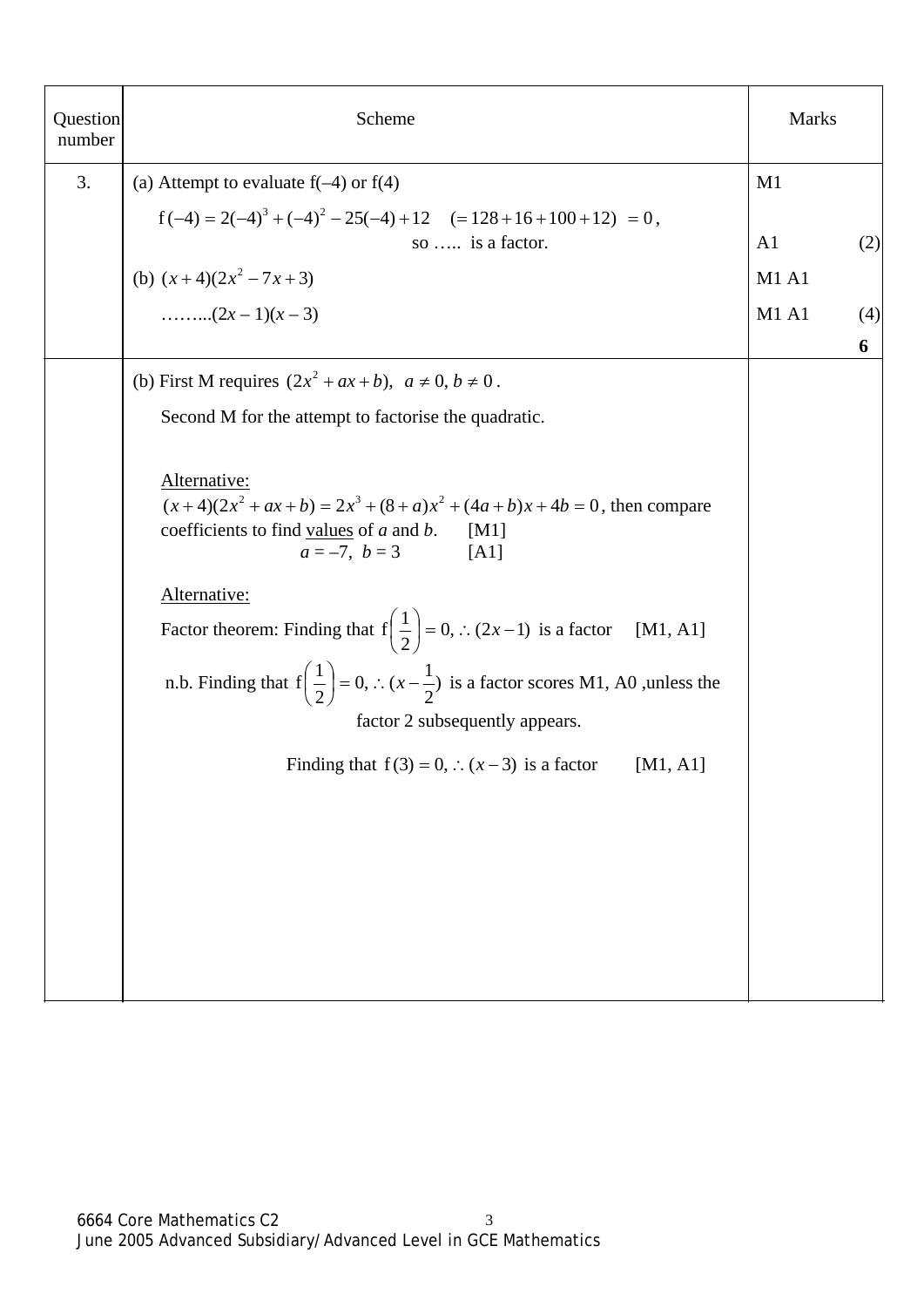| Question<br>number | Scheme                                                                                                                                                                                                                                                                                                                                                | <b>Marks</b> |          |
|--------------------|-------------------------------------------------------------------------------------------------------------------------------------------------------------------------------------------------------------------------------------------------------------------------------------------------------------------------------------------------------|--------------|----------|
| 4.                 | (a) $1+12px$ , $+\frac{12\times11}{2}(px)^2$                                                                                                                                                                                                                                                                                                          | B1, B1       | (2)      |
|                    | (b) $12p(x) = -q(x)$ $66p^2(x^2) = 11q(x^2)$ (Equate terms, or coefficients)                                                                                                                                                                                                                                                                          | M1           |          |
|                    | $\Rightarrow$ 66p <sup>2</sup> = -132p<br>(Eqn. in $p$ or $q$ only)                                                                                                                                                                                                                                                                                   | M1           |          |
|                    | $p = -2,$ $q = 24$                                                                                                                                                                                                                                                                                                                                    | A1, A1       | (4)<br>6 |
|                    | (a) Terms can be listed rather than added.<br>First B1: Simplified form must be seen, but may be in (b).<br>(b) First M: May still have $\binom{12}{2}$ or $^{12}C_2$<br>Second M: <u>Not</u> with $\binom{12}{2}$ or <sup>12</sup> C <sub>2</sub> . Dependent upon having p's in each term.<br>Zero solutions must be rejected for the final A mark. |              |          |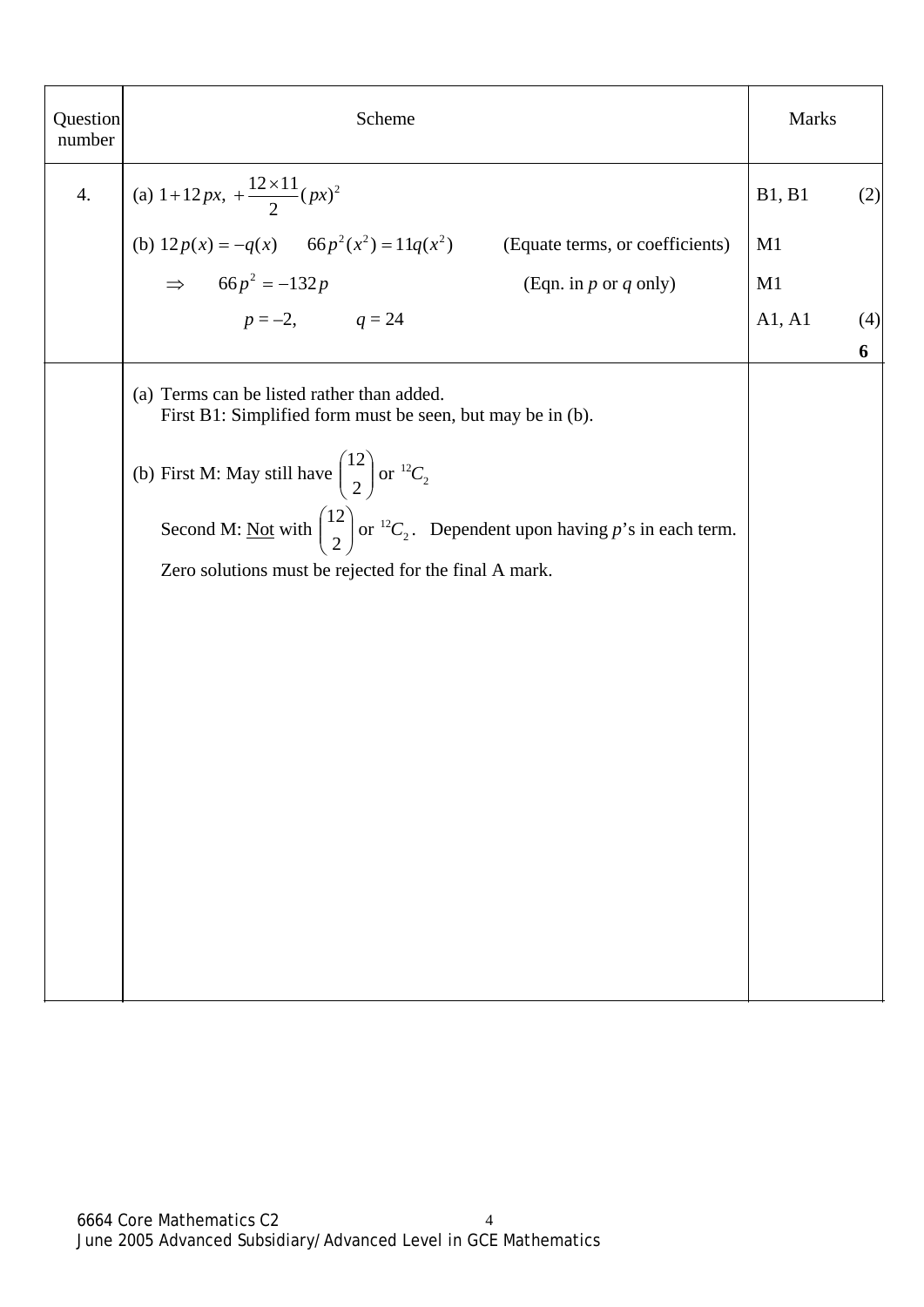| Question<br>number | Scheme                                                                                                                                                                                                                                                                                                                                                                                                                                                                                   | <b>Marks</b>                                                            |
|--------------------|------------------------------------------------------------------------------------------------------------------------------------------------------------------------------------------------------------------------------------------------------------------------------------------------------------------------------------------------------------------------------------------------------------------------------------------------------------------------------------------|-------------------------------------------------------------------------|
| 5.                 | (a) $(x+10=)$<br>60<br>$\alpha$<br>120<br>$(M: 180 - \alpha \text{ or } \pi - \alpha)$<br>$x = 50$ $x = 110$ (or 50.0 and 110.0)<br>(M: Subtract 10)<br>(b) $(2x =)$ 154.2<br>Allow a.w.r.t. 154 or a.w.r.t. 2.69 (radians)<br>$\beta$<br>205.8<br>(M: 360 – $\beta$ or $2\pi - \beta$ )<br>$x = 77.1$ $x = 102.9$<br>(M: Divide by 2)                                                                                                                                                   | B1<br>M1<br><b>M1 A1</b><br>(4)<br>B1<br>M1<br><b>M1 A1</b><br>(4)<br>8 |
|                    | (a) First M: Must be subtracting from 180 before subtracting 10.<br>(b) First M: Must be subtracting from 360 before dividing by 2,<br>or dividing by 2 then subtracting from 180.<br>In each part:<br>Extra solutions outside 0 to 180 : Ignore.<br>Extra solutions between 0 and 180 : A0.<br>Alternative for (b): (double angle formula)<br>$1-2\sin^2 x = -0.9$<br>$2\sin^2 x = 1.9$<br>B1<br>$\sin x = \sqrt{0.95}$<br>M1<br>$x = 77.1$<br>$x = 180 - 77.1 = 102.9$<br><b>M1 A1</b> |                                                                         |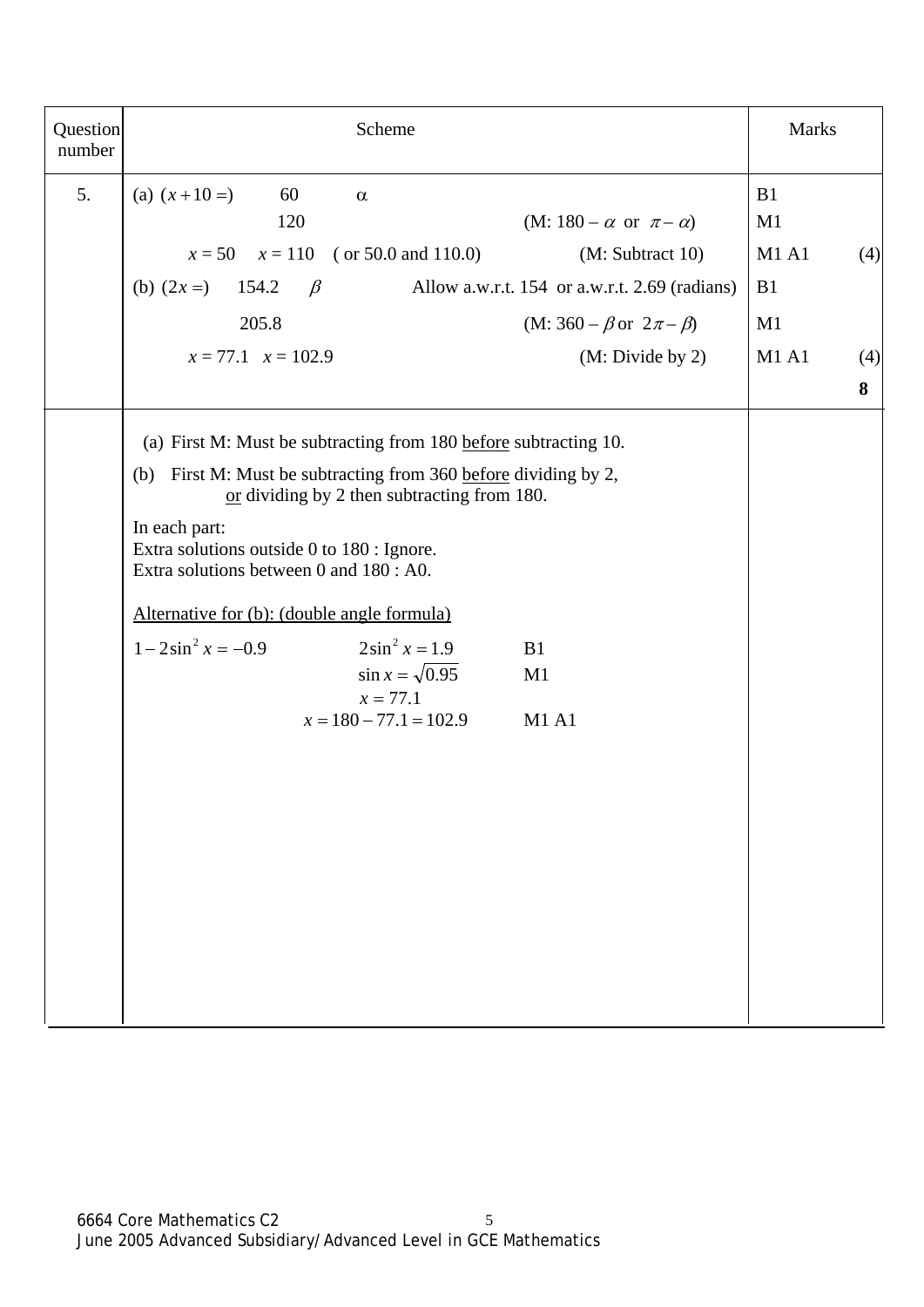| Question<br>number | Scheme                                                                   |                     | <b>Marks</b> |
|--------------------|--------------------------------------------------------------------------|---------------------|--------------|
| 6.                 | (a) Missing $y$ values: $1.6(00)$<br>3.2(00)<br>3.394                    | B1<br>$\mathbf{B}1$ | (2)          |
|                    | (b) $(A = )$ $\frac{1}{2} \times 4$ , $\{(0+0)+2(1.6+2.771+3.394+3.2)\}$ | B1, M1 A1ft         |              |
|                    | $=$ 43.86 (or a more accurate value) (or 43.9, or 44)                    |                     | A1<br>(4)    |
|                    | (c) Volume = $A \times 2 \times 60$                                      | M1                  |              |
|                    | $= 5260$ (m <sup>3</sup> ) (or 5270, or 5280)                            | A1                  | (2)          |
|                    |                                                                          |                     | 8            |
|                    | (b) Answer only: No marks.                                               |                     |              |
|                    | (c) Answer only: Allow. (The M mark in this part can be "implied").      |                     |              |
|                    |                                                                          |                     |              |
|                    |                                                                          |                     |              |
|                    |                                                                          |                     |              |
|                    |                                                                          |                     |              |
|                    |                                                                          |                     |              |
|                    |                                                                          |                     |              |
|                    |                                                                          |                     |              |
|                    |                                                                          |                     |              |
|                    |                                                                          |                     |              |
|                    |                                                                          |                     |              |
|                    |                                                                          |                     |              |
|                    |                                                                          |                     |              |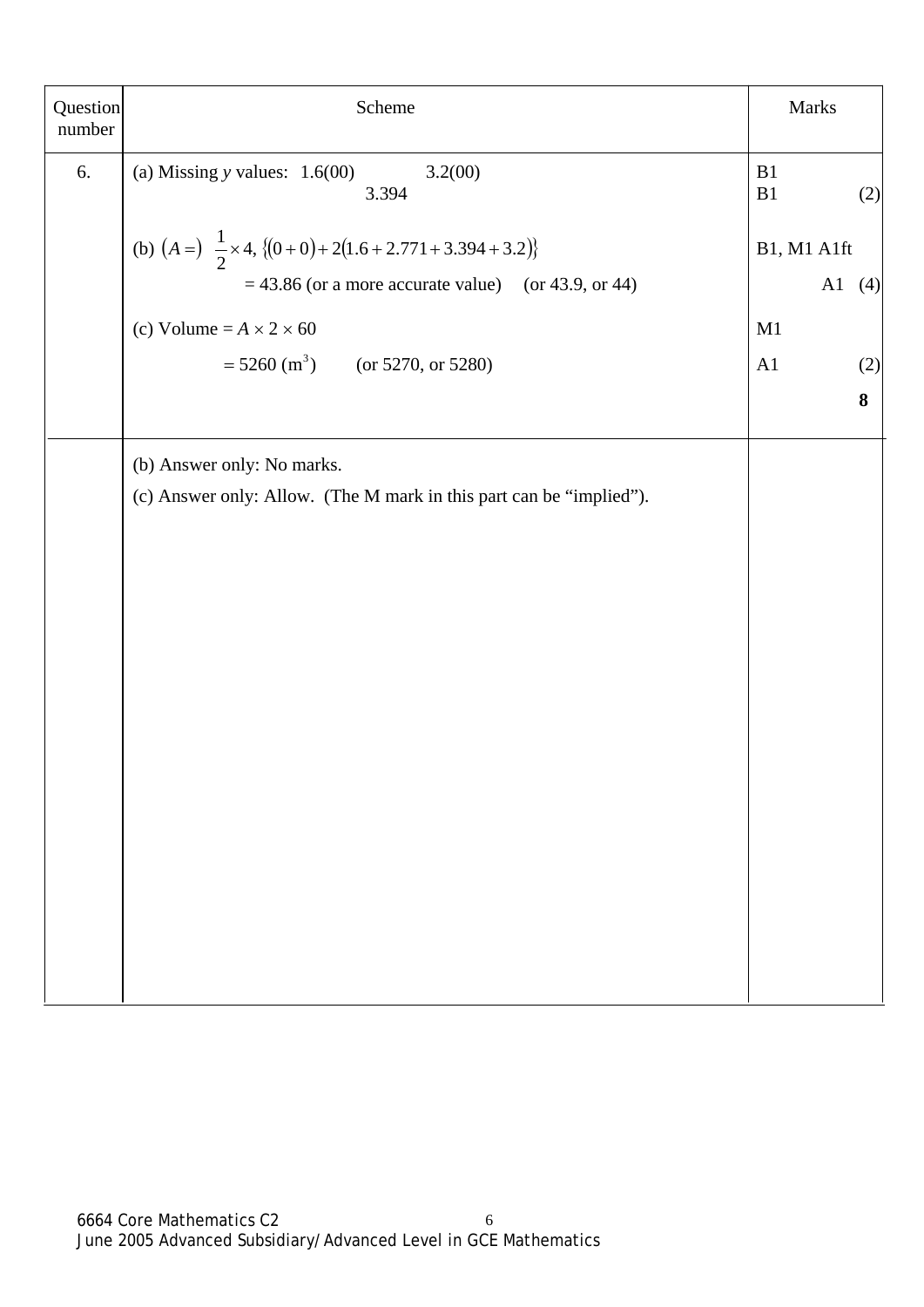| Question<br>number | Scheme                                                                                                                                       | Marks   |     |
|--------------------|----------------------------------------------------------------------------------------------------------------------------------------------|---------|-----|
| 7.                 | $\frac{\sin x}{8} = \frac{\sin 0.5}{7}$ or $\frac{8}{\sin x} = \frac{7}{\sin 0.5}$ , $\sin x = \frac{8 \sin 0.5}{7}$<br>(a)                  | M1 A1ft |     |
|                    | $\sin x = 0.548$                                                                                                                             | A1      | (3) |
|                    | $x = 0.58$ ( <i>a</i> )<br>(b)<br>(This mark may be earned in (a)).                                                                          | B1      |     |
|                    | $\pi - \alpha = 2.56$                                                                                                                        | M1 A1ft | (3) |
|                    |                                                                                                                                              |         | 6   |
|                    | (a) M: Sine rule attempt (sides/angles possibly the "wrong way round").<br>A1ft: follow through from sides/angles are the "wrong way round". |         |     |
|                    | Too many d.p. given:<br>Maximum 1 mark penalty in the complete question. (Deduct on first occurrence).                                       |         |     |
|                    |                                                                                                                                              |         |     |
|                    |                                                                                                                                              |         |     |
|                    |                                                                                                                                              |         |     |
|                    |                                                                                                                                              |         |     |
|                    |                                                                                                                                              |         |     |
|                    |                                                                                                                                              |         |     |
|                    |                                                                                                                                              |         |     |
|                    |                                                                                                                                              |         |     |
|                    |                                                                                                                                              |         |     |
|                    |                                                                                                                                              |         |     |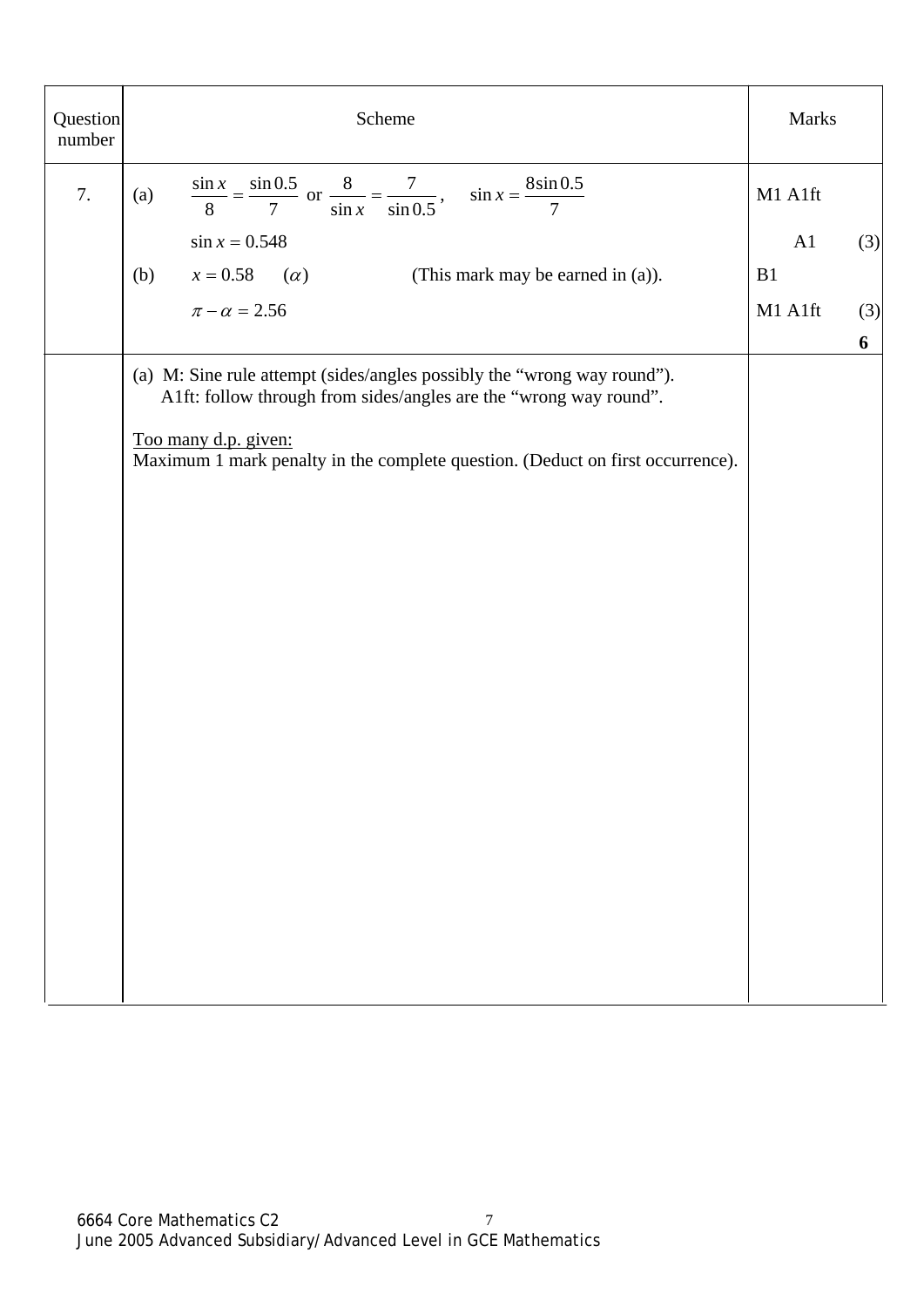| Question<br>number | Scheme                                                                                                                              | <b>Marks</b> |                  |
|--------------------|-------------------------------------------------------------------------------------------------------------------------------------|--------------|------------------|
| 8.                 | (a) Centre $(5, 0)$ (or $x = 5, y = 0$ )                                                                                            | <b>B1 B1</b> | (2)              |
|                    | (b) $(x \pm a)^2 \pm b \pm 9 + (y \pm c)^2 = 0 \Rightarrow r^2 = $ or $r = $ , Radius = 4                                           | M1, A1       | (2)              |
|                    | (c) (1, 0), (9, 0) Allow just $x = 1$ , $x = 9$                                                                                     | B1ft, B1ft   | (2)              |
|                    | (d) Gradient of $AT = -\frac{2}{7}$                                                                                                 | B1           |                  |
|                    | $y = -\frac{2}{7}(x-5)$                                                                                                             | M1 A1ft      | (3)              |
|                    |                                                                                                                                     |              | $\boldsymbol{9}$ |
|                    | (a) $(0, 5)$ scores B1 B0.                                                                                                          |              |                  |
|                    | (d) M1: Equation of straight line through centre, <u>any</u> gradient (except 0 or $\infty$ )<br>(The equation can be in any form). |              |                  |
|                    | A1ft: Follow through from centre, but gradient must be $-\frac{2}{7}$ .                                                             |              |                  |
|                    |                                                                                                                                     |              |                  |
|                    |                                                                                                                                     |              |                  |
|                    |                                                                                                                                     |              |                  |
|                    |                                                                                                                                     |              |                  |
|                    |                                                                                                                                     |              |                  |
|                    |                                                                                                                                     |              |                  |
|                    |                                                                                                                                     |              |                  |
|                    |                                                                                                                                     |              |                  |
|                    |                                                                                                                                     |              |                  |
|                    |                                                                                                                                     |              |                  |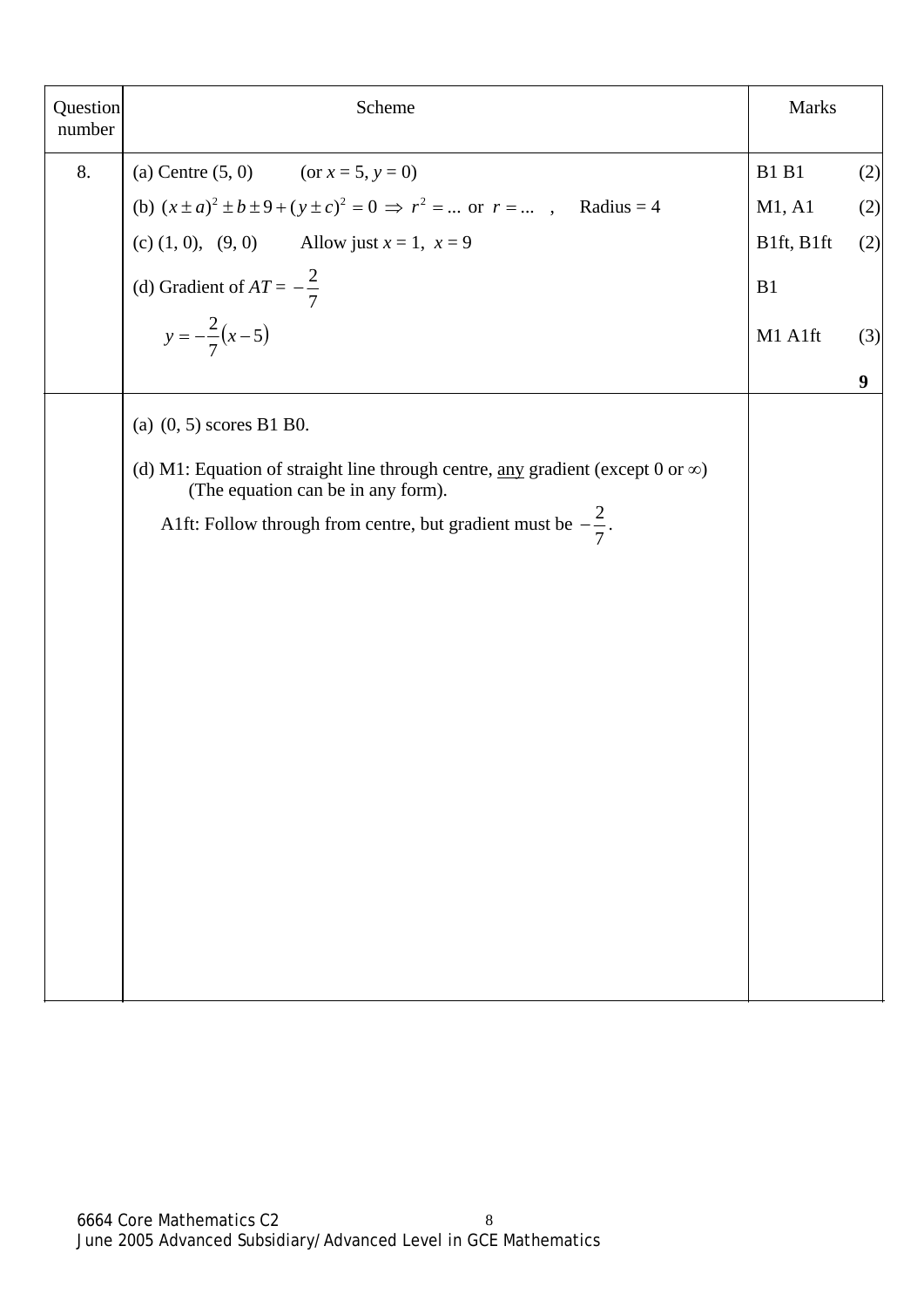| Question<br>number | Scheme                                                                                                                                                                                                                                                                                                                                                                                   | <b>Marks</b>   |     |
|--------------------|------------------------------------------------------------------------------------------------------------------------------------------------------------------------------------------------------------------------------------------------------------------------------------------------------------------------------------------------------------------------------------------|----------------|-----|
| 9.                 | (a) $(S =)$ $a + ar +  + ar^{n-1}$<br>" $S =$ " not required.<br>Addition required.                                                                                                                                                                                                                                                                                                      | B1             |     |
|                    | $(rS =) ar + ar2 +  + arn$ "rS =" not required (M: Multiply by r)                                                                                                                                                                                                                                                                                                                        | M1             |     |
|                    | $S(1 - r) = a(1 - r^n)$ $S = \frac{a(1 - r^n)}{1 - r}$ (M: Subtract and factorise) (*)                                                                                                                                                                                                                                                                                                   | M1 A1cso       | (4) |
|                    | (b) $ar^{n-1} = 35000 \times 1.04^3 = 39400$ (M: Correct <i>a</i> and <i>r</i> , with $n = 3, 4$ or 5).                                                                                                                                                                                                                                                                                  | <b>M1 A1</b>   | (2) |
|                    | (c) $n = 20$<br>(Seen or implied)                                                                                                                                                                                                                                                                                                                                                        | B <sub>1</sub> |     |
|                    | $S_{20} = \frac{35000(1-1.04^{20})}{(1-1.04)}$                                                                                                                                                                                                                                                                                                                                           | M1 A1ft        |     |
|                    | (M1: Needs <u>any</u> <i>r</i> value, $a = 35000$ , $n = 19, 20$ or 21).                                                                                                                                                                                                                                                                                                                 |                |     |
|                    | (A1ft: ft from $n = 19$ or $n = 21$ , but r must be 1.04).                                                                                                                                                                                                                                                                                                                               |                |     |
|                    | $= 1042000$                                                                                                                                                                                                                                                                                                                                                                              | A <sub>1</sub> | (4) |
|                    |                                                                                                                                                                                                                                                                                                                                                                                          |                | 10  |
|                    | (a) B1: At least the 3 terms shown above, and no extra terms.<br>A1: Requires a completely correct solution.<br>Alternative for the 2 M marks:<br>M1: Multiply numerator and denominator by $1 - r$ .<br>M1: Multiply out numerator convincingly, and factorise.<br>(b) M1 can also be scored by a "year by year" method.<br>Answer only: 39 400 scores full marks, 39 370 scores M1 A0. |                |     |
|                    | (c) M1 can also be scored by a "year by year" method, with terms added.<br>In this case the B1 will be scored if the correct number of years is considered.<br>Answer only: Special case: 1 042 000 scores 2 B marks, scored as 1, 0, 0, 1<br>(Other answers score no marks).                                                                                                            |                |     |
|                    | Failure to round correctly in (b) and (c):<br>Penalise once only (first occurrence).                                                                                                                                                                                                                                                                                                     |                |     |